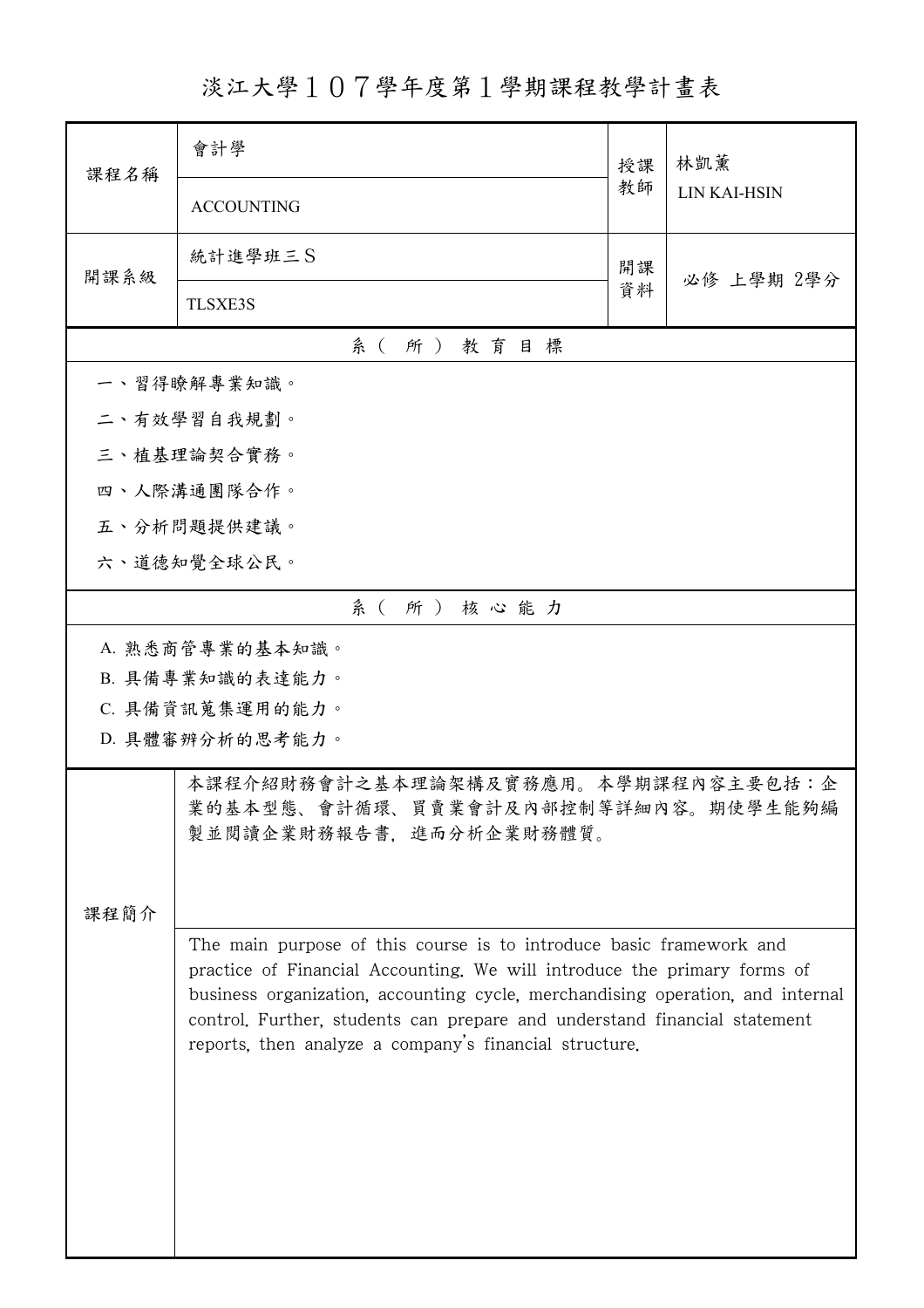本課程教學目標與目標層級、系(所)核心能力相關性 一、目標層級(選填): (一)「認知」(Cognitive 簡稱C)領域:C1 記憶、C2 瞭解、C3 應用、C4 分析、 C5 評鑑、C6 創造 (二)「技能」(Psychomotor 簡稱P)領域:P1 模仿、P2 機械反應、P3 獨立操作、 P4 聯結操作、P5 自動化、P6 創作 (三)「情意」(Affective 簡稱A)領域:A1 接受、A2 反應、A3 重視、A4 組織、 A5 內化、A6 實踐

二、教學目標與「目標層級」、「系(所)核心能力」之相關性:

 (一)請先將課程教學目標分別對應前述之「認知」、「技能」與「情意」的各目標層級, 惟單項教學目標僅能對應C、P、A其中一項。

 (二)若對應「目標層級」有1~6之多項時,僅填列最高層級即可(例如:認知「目標層級」 對應為C3、C5、C6項時,只需填列C6即可,技能與情意目標層級亦同)。

 (三)再依據所訂各項教學目標分別對應其「系(所)核心能力」。單項教學目標若對應 「系(所)核心能力」有多項時,則可填列多項「系(所)核心能力」。 (例如:「系(所)核心能力」可對應A、AD、BEF時,則均填列。)

<sup>分</sup> | 教學目標(中文) | 教學目標(英文) <sup>序</sup> 相關性 目標層級 系(所)核心能力 1 學習財務會計基本原理與觀念 | understanding accounting principles and concept  $C3$   $AB$  2 瞭解並運用會計循環 understanding and applying accounting cycle  $C3$   $AB$  3 閱讀及分析財務報表 Analyzing the financial statements  $P3$   $AB$ 序 | 教學目標 | 教學方法 號 教學目標之教學方法與評量方法 評量方法 1 學習財務會計基本原理與觀念 補述、討論 (紙筆測驗、上課表現 2 瞭解並運用會計循環 | 講述、討論 | | 紙筆測驗、上課表現 3 閲讀及分析財務報表 请述、討論 清理 刘瑞 机笔测验、实作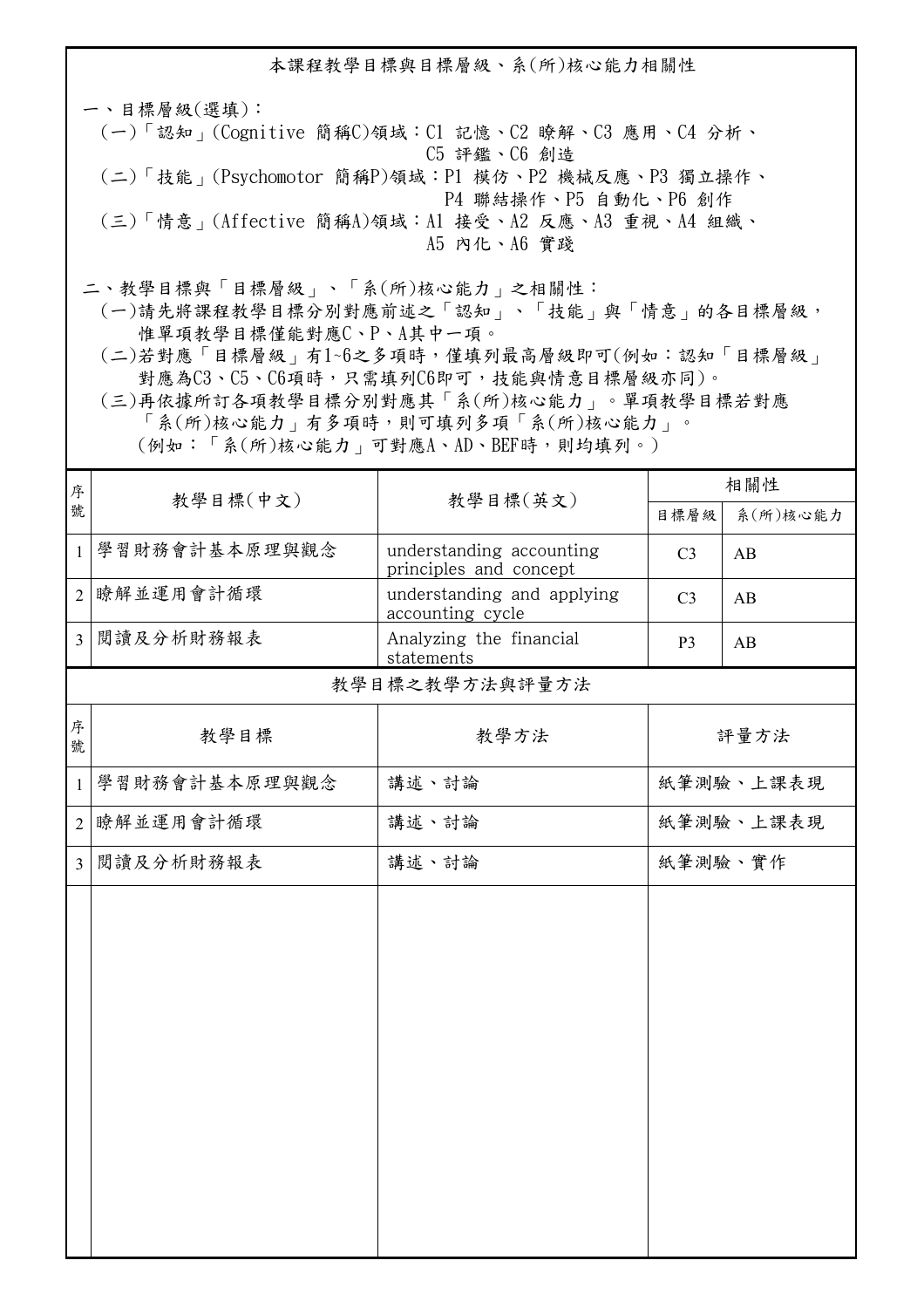| 本課程之設計與教學已融入本校校級基本素養                   |                             |                                     |                                                      |    |  |  |
|----------------------------------------|-----------------------------|-------------------------------------|------------------------------------------------------|----|--|--|
| 淡江大學校級基本素養                             |                             |                                     | 內涵說明                                                 |    |  |  |
| 全球視野<br>$\left\langle \ \right\rangle$ |                             |                                     | 培養認識國際社會變遷的能力,以更寬廣的視野了解全球化<br>的發展。                   |    |  |  |
|                                        | 資訊運用                        |                                     | 熟悉資訊科技的發展與使用,並能收集、分析和妥適運用資<br>訊。                     |    |  |  |
|                                        | 洞悉未來<br>$\langle \ \rangle$ |                                     | 瞭解自我發展、社會脈動和科技發展,以期具備建構未來願<br>景的能力。                  |    |  |  |
| 品德倫理                                   |                             |                                     | 了解為人處事之道,實踐同理心和關懷萬物,反省道德原則<br>的建構並解決道德爭議的難題。         |    |  |  |
| 獨立思考                                   |                             |                                     | 鼓勵主動觀察和發掘問題,並培養邏輯推理與批判的思考能<br>力。                     |    |  |  |
|                                        | 樂活健康<br>$\langle$ $\rangle$ |                                     | 注重身心靈和環境的和諧,建立正向健康的生活型態。                             |    |  |  |
| 團隊合作<br>$\langle \, \rangle$           |                             |                                     | 體察人我差異和增進溝通方法,培養資源整合與互相合作共<br>同學習解決問題的能力。            |    |  |  |
|                                        | 美學涵養<br>$\langle \ \rangle$ |                                     | 培養對美的事物之易感性,提升美學鑑賞、表達及創作能<br>力。                      |    |  |  |
|                                        |                             |                                     | 授課進度表                                                |    |  |  |
| 週<br>次                                 | 日期起訖                        |                                     | 內 容 (Subject/Topics)                                 | 備註 |  |  |
|                                        | $107/09/10$ ~<br>107/09/16  | Introduction                        |                                                      |    |  |  |
| 2                                      | $107/09/17$ ~<br>107/09/23  | Ch1 Accounting in Business          |                                                      |    |  |  |
| 3                                      | $107/09/24$ ~<br>107/09/30  | Ch1 Accounting in Business          |                                                      |    |  |  |
| $\overline{4}$                         | $107/10/01$ ~<br>107/10/07  |                                     | Ch <sub>2</sub> Analyzing and Recording Transactions |    |  |  |
| 5                                      | $107/10/08$ ~<br>107/10/14  |                                     | Ch <sub>2</sub> Analyzing and Recording Transactions |    |  |  |
| 6                                      | $107/10/15$ ~<br>107/10/21  | Statements                          | Ch3 Adjusting Accounts and Preparing Financial       |    |  |  |
| 7                                      | $107/10/22$ ~<br>107/10/28  | Statements                          | Ch3 Adjusting Accounts and Preparing Financial       |    |  |  |
| 8                                      | $107/10/29$ ~<br>107/11/04  | Ch4 Completing the Accounting Cycle |                                                      |    |  |  |
| $\mathbf Q$                            | $107/11/05$ ~<br>107/11/11  | Ch4 Completing the Accounting Cycle |                                                      |    |  |  |
| 10                                     | $107/11/12$ ~<br>107/11/18  | 期中考試週                               |                                                      |    |  |  |
| 11                                     | $107/11/19$ ~<br>107/11/25  | Ch5 Merchandising Operations        |                                                      |    |  |  |
| 12                                     | $107/11/26$ ~<br>107/12/02  | Ch5 Merchandising Operations        |                                                      |    |  |  |
|                                        |                             |                                     |                                                      |    |  |  |